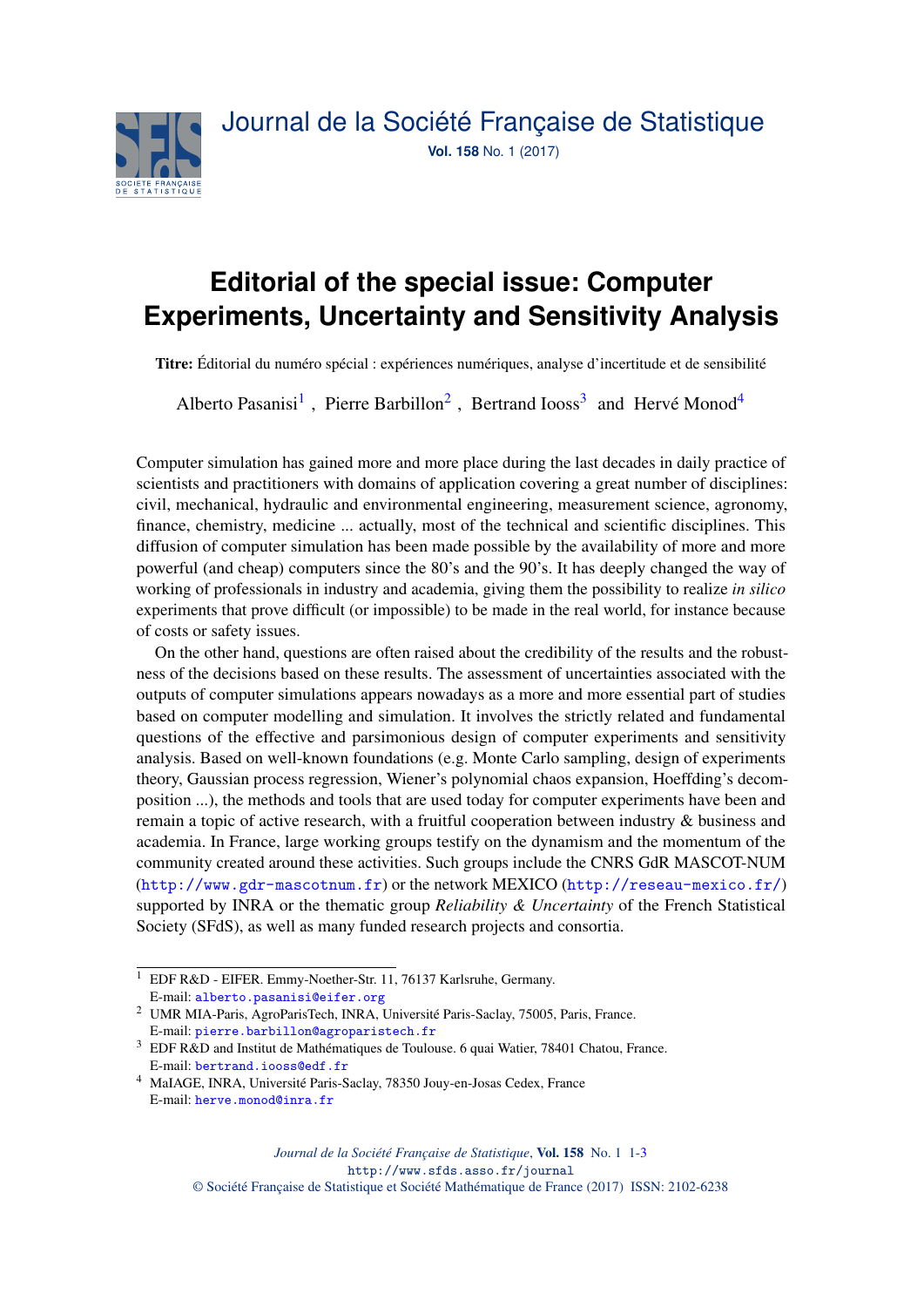Statisticians have been at the forefront of the recent theoretical and applied progress on computer experiments, as well as on uncertainty and sensitivity analyses. Indeed, simulation-based experimentation requires refined statistical methods in order to infer properly detailed model properties based on relatively small samples of simulation data.

The present special issue is the opportunity to illustrate the rich interactions between statistics and computer experimentation. It is made of five articles, covering a quite wide variety of topics, in terms of methods and applications, so that it can be interesting for a large public of researchers and practitioners.

The article of Luc Pronzato, "*Minimax and maximin space-filling designs: some properties and methods for construction*", tackles the crucial topic of the optimal designs of computer experiments and gives a very complete overview of properties and limitations of maximin and minimax designs, with a particular focus on the difficult question of the dimension of the input space. Firmly rooted in a extremely wide theoretical and methodological review, it gives precious indications to build designs with good performances when optimality cannot be attained, because of the complexity of the problem.

In the article "*A repulsion-based method for the definition and the enrichment of optimised space filling designs in constrained input spaces*", Guillaume Perrin and Claire Cannamela also deal with the question of optimal space-filling designs and proposes a method adapted to the case in which the input space is not - or cannot be transformed through a bijection into - a hypercube. In particular, a generalization of optimised LHS is proposed for the case when the inputs belong to a bounded convex domain (e.g. a simplex or an hypersphere).

Then, the next two articles are focused on global sensitivity analysis.

Julien Sainte-Marie, Gautier Viaud and Paul-Henry Cournède ("*Indices de Sobol généralisés aux variables dépendantes : tests de performance de l'algorithme HOGS couplé à plusieurs estimateurs paramétriques*") consider the problem of global sensititivity analysis for dependent inputs and in particular the algorithm HOGS (Hierarchically Orthogonal Gram-Schmidt) for the estimation of the generalized Sobol' indices. Different configurations of the algorithm and different parametric estimation techniques are investigated and tested on several examples, including a computer model describing plant growth.

The article of Laurent Gilquin, Thomas Capelle, Élise Arnaud and Clémentine Prieur, "*Sensitivity analysis and optimisation of a land use and transport integrated model*", is concerned with an interesting application of sensitivity analysis, here used as one of the two steps (together with iterative optimisation) of the calibration of a complex model, describing interactions between land use and transportation at a regional scale (family of the so-called LUTI models). To the best of our knowledge, the applications of these methods to quantitative models for sustainable planning of cities and territories are not very numerous, so far, and this article will hopefully help in creating links with this growing community.

The article "*Surrogate model based sequential sampling estimation of conformance probability for computationally expensive systems: application to fire safety science*" of Séverine Demeyer, Nicolas Fischer and Damien Marquis closes this special issue. It presents a methodological framework to estimate a low probability for the output of a computer model to exceed a fixed